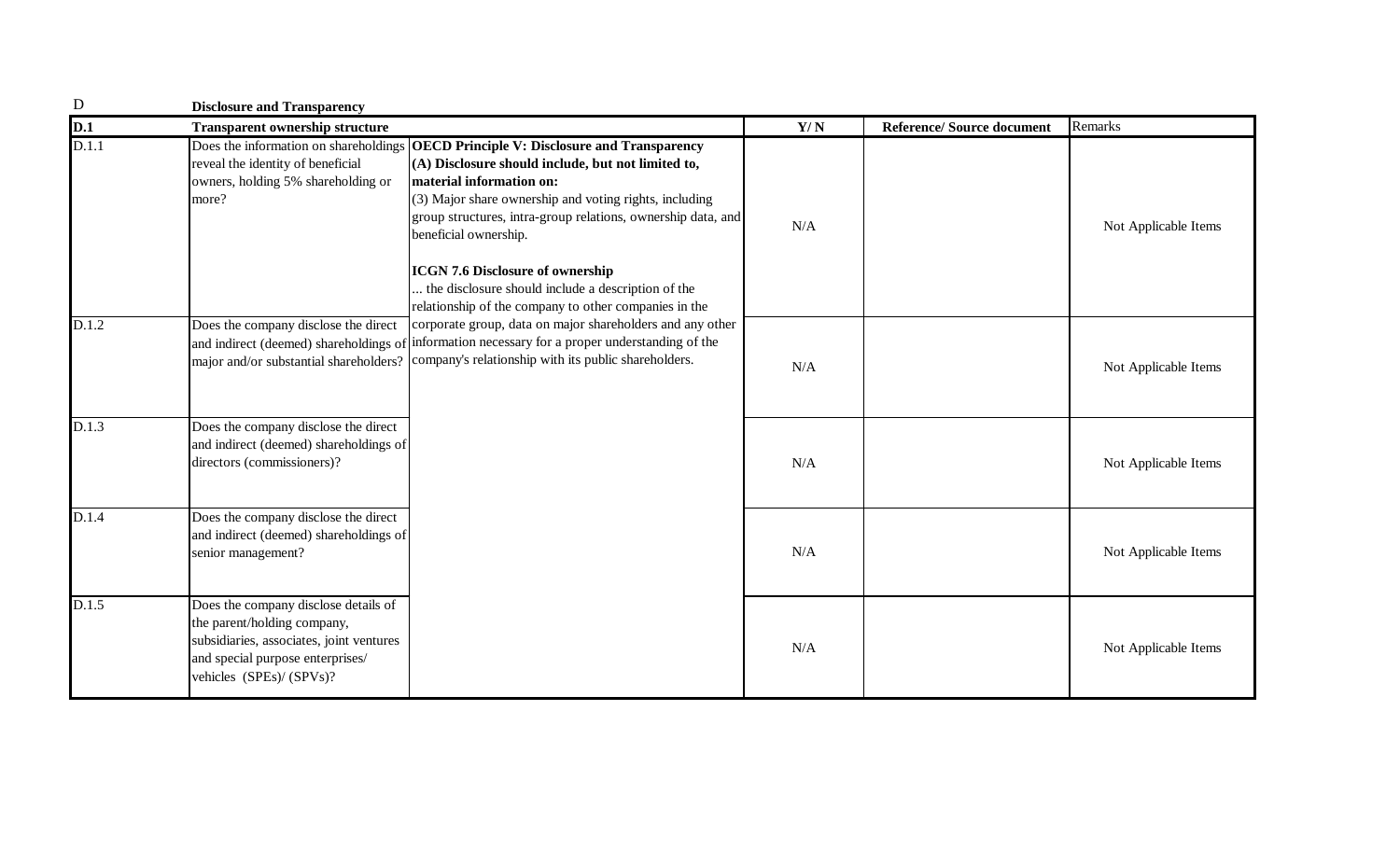| D.2   | <b>Quality of Annual Report</b>                                                                                                                                                             |                                                                                                                                                                                                |             |                                                                                 |                     |  |
|-------|---------------------------------------------------------------------------------------------------------------------------------------------------------------------------------------------|------------------------------------------------------------------------------------------------------------------------------------------------------------------------------------------------|-------------|---------------------------------------------------------------------------------|---------------------|--|
|       | Does the company's annual report<br>disclose the following items:                                                                                                                           |                                                                                                                                                                                                |             |                                                                                 |                     |  |
| D.2.1 | Key risks                                                                                                                                                                                   | "OECD Principle V(A):<br>(1) The financial and operating results of the company;<br>(2) Company objectives, including ethics, environment, and                                                 | Y           | 2015 KMBA Annual Report;<br>Risk Management P. 18 to 19                         |                     |  |
| D.2.2 | Corporate objectives                                                                                                                                                                        | other public policy commitments;<br>(3) Major share ownership and voting rights, including<br>group structures, intra-group relations, ownership data,                                         | Y           | 2015 KMBA Annual Report P.1                                                     |                     |  |
| D.2.3 | Financial performance indicators                                                                                                                                                            | beneficial ownership;<br>(4) Remuneration policy for members of the board and key                                                                                                              | $\mathbf Y$ | 2015 KMBA Annual Report<br>P.19                                                 |                     |  |
| D.2.4 | Non-financial performance indicators                                                                                                                                                        | executives, including their qualifications, the selection<br>process, other company directorships and whether they are                                                                         | $\mathbf Y$ | 2015 KMBA Annual Report<br>P.19                                                 |                     |  |
| D.2.5 | Dividend policy                                                                                                                                                                             | regarded as independent by the board;<br>(6) Foreseeable risk factors, including risk management                                                                                               | $\mathbf Y$ | 2015 KMBA Annual Report<br>P.19                                                 | Policy on Dividends |  |
| D.2.6 | Details of whistle-blowing policy                                                                                                                                                           | system;<br>(7) Issues regarding employees and other stakeholders;<br>(8) Governance structure and policies, in particular, the                                                                 | $\mathbf Y$ | 2015 KMBA Annual Report<br>P.21                                                 |                     |  |
| D.2.7 | Biographical details (at least age,<br>qualifications, date of first<br>appointment, relevant experience, and<br>any other directorships of listed<br>companies) of directors/commissioners | content of any corporate governance code or policy and the<br>process by which it is implemented.<br><b>OECD Principle V (E):</b><br>Channels for disseminating information should provide for | Y           | 2015 KMBA Annual Report;<br><b>Boar of Trustees and Key</b><br>officers P. 7-10 |                     |  |
| D.2.8 | Training and/or continuing education<br>programme attended by each<br>director/commissioner                                                                                                 | equal, timely and cost-efficient access to relevant<br>information by users.<br>ICGN 2.4 Composition and structure of the board                                                                | Y           | 2015 KMBA Annual Report;<br><b>Boar of Trustees and Key</b><br>officers P. 7-10 |                     |  |
| D.2.9 | Number of board of<br>directors/commissioners meetings held<br>during the year                                                                                                              | <b>ICGN 2.4.1 Skills and experience</b><br><b>ICGN 2.4.3 Independence</b><br><b>ICGN 5.0 Remuneration</b><br><b>ICGN 5.4 Transparency</b>                                                      | Y           | 2015 KMBA Annual Report;<br>P.14                                                |                     |  |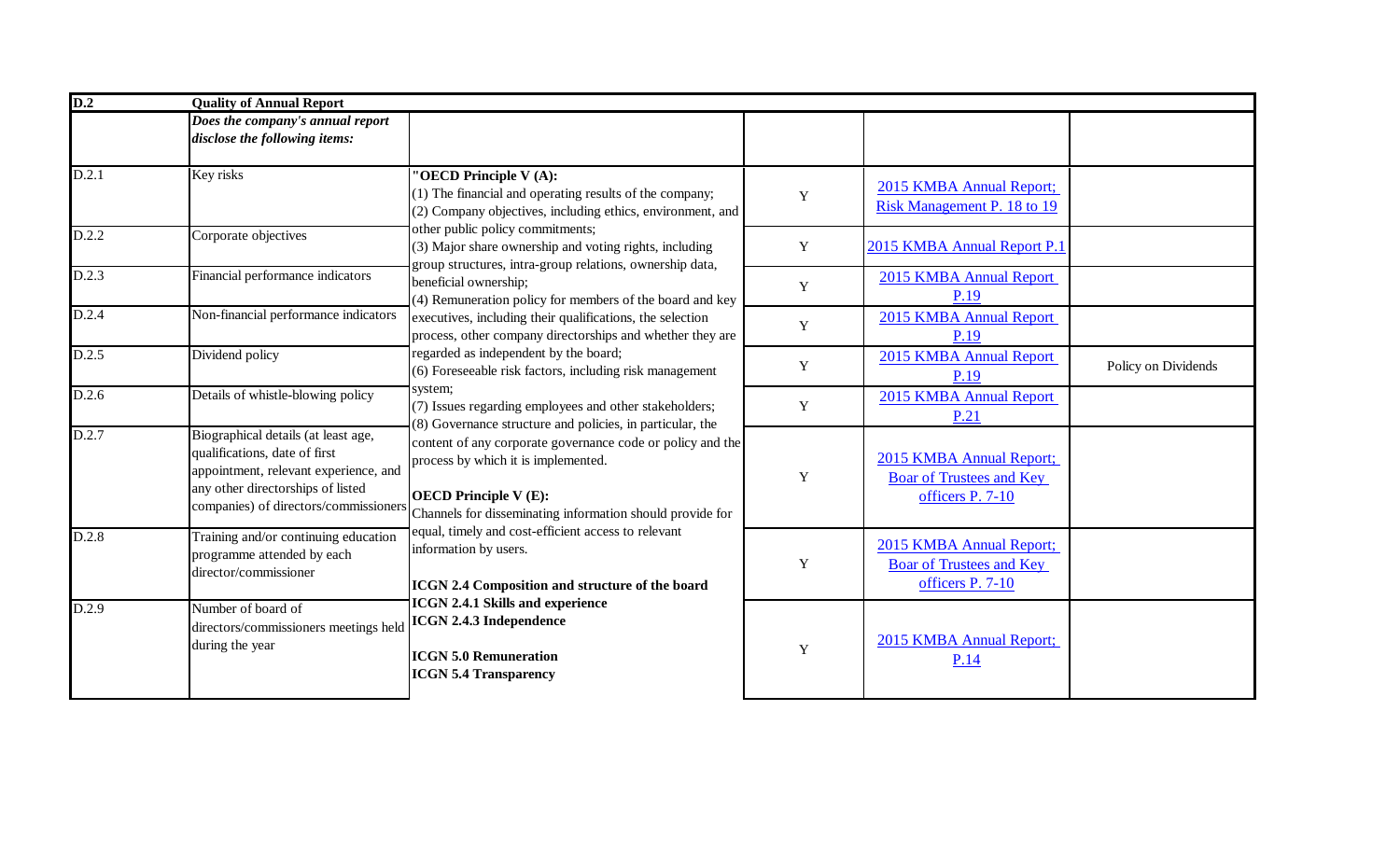| D.2.10 | Attendance details of each<br>director/commissioner in respect of<br>meetings held   | <b>UK Corporate Governance Code (2010)</b><br>A.1.2 - the number of meetings of the board and those<br>committees and individual attendance by directors.<br>CLSA-ACGA (2010) CG Watch 2010 - Appendix 2 | Y | <b>KMBA</b> website; Corporate<br>Governance; Minutes of the<br>meeting                                                        |                                                                                                                           |
|--------|--------------------------------------------------------------------------------------|----------------------------------------------------------------------------------------------------------------------------------------------------------------------------------------------------------|---|--------------------------------------------------------------------------------------------------------------------------------|---------------------------------------------------------------------------------------------------------------------------|
| D.2.11 | Details of remuneration of each<br>member of the board of<br>directors/commissioners | (I) CG rules and practices<br>$(19)$ Disclose the exact remuneration of individual<br>directors.                                                                                                         | N | 2015 KMBA Annual Report<br><u>P.14</u><br><b>Corporate Governance Manual-</b><br>Remuneration of the board 2.11<br><u>P.17</u> | KMBA does not give any<br>remuneration except for actual<br>transportation incurred during<br>center visits and meetings. |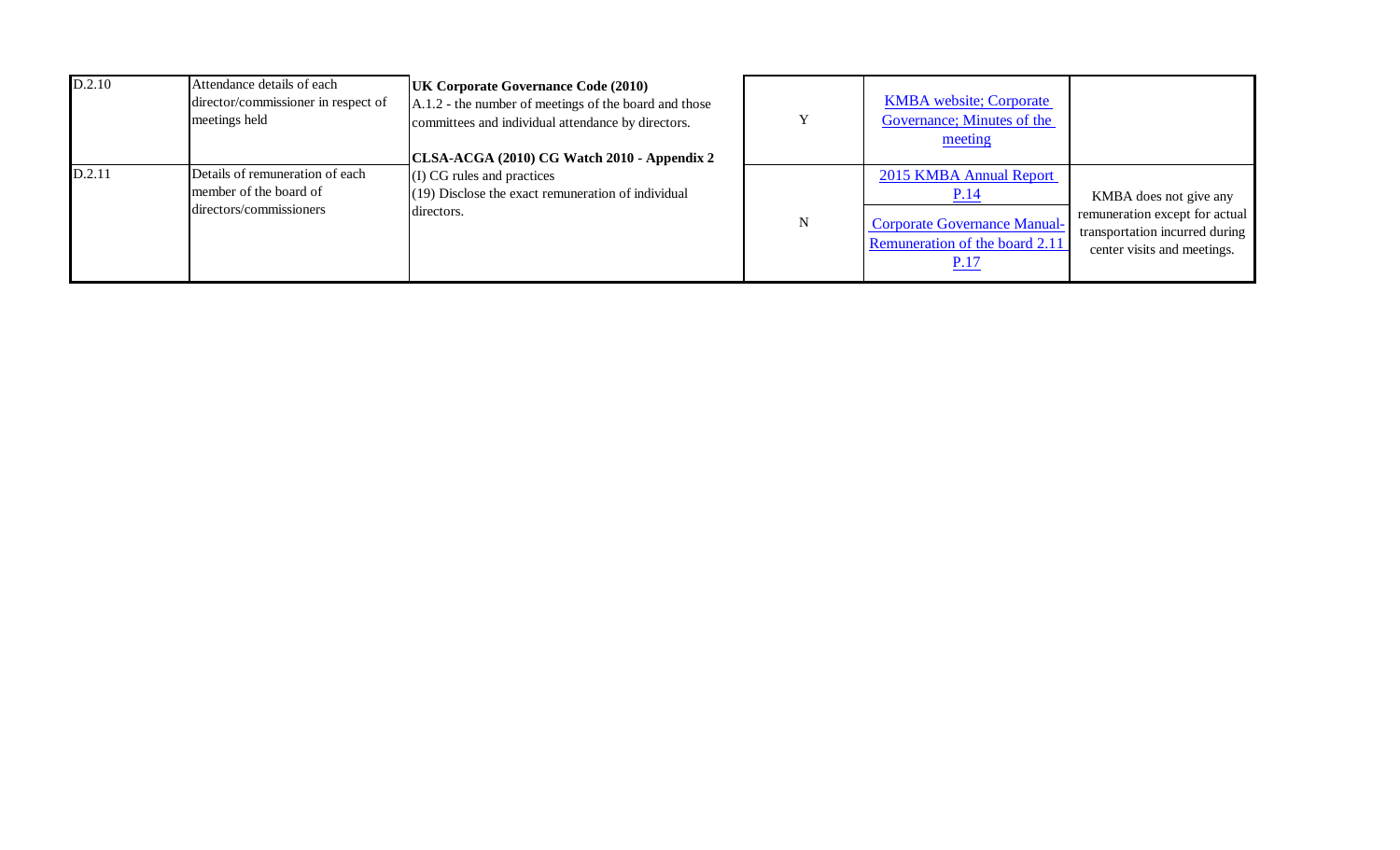|        | <b>Corporate Governance Confirmation</b>                                                                                               |                                                                                                                                                                                                                                                                                                                                                                                                                                                                                                                                                                                                                                                                                                                                                                                                                                                                                                                                                                                                                                                                                                                                                                                                                                                                                                                                                                                                                                                                                                                                                                                                                                                                                                                                        |   |                                 |  |
|--------|----------------------------------------------------------------------------------------------------------------------------------------|----------------------------------------------------------------------------------------------------------------------------------------------------------------------------------------------------------------------------------------------------------------------------------------------------------------------------------------------------------------------------------------------------------------------------------------------------------------------------------------------------------------------------------------------------------------------------------------------------------------------------------------------------------------------------------------------------------------------------------------------------------------------------------------------------------------------------------------------------------------------------------------------------------------------------------------------------------------------------------------------------------------------------------------------------------------------------------------------------------------------------------------------------------------------------------------------------------------------------------------------------------------------------------------------------------------------------------------------------------------------------------------------------------------------------------------------------------------------------------------------------------------------------------------------------------------------------------------------------------------------------------------------------------------------------------------------------------------------------------------|---|---------------------------------|--|
|        | <b>Statement</b>                                                                                                                       |                                                                                                                                                                                                                                                                                                                                                                                                                                                                                                                                                                                                                                                                                                                                                                                                                                                                                                                                                                                                                                                                                                                                                                                                                                                                                                                                                                                                                                                                                                                                                                                                                                                                                                                                        |   |                                 |  |
| D.2.12 | Does the Annual Report contain a <b>OECD PRINCIPLE V</b> (A) (8)<br>statement confirming the company's<br>reasons for each such issue? | full compliance with the code of UK CODE (JUNE 2010): Listing Rules<br>corporate governance and where there 9.8.6 R (for UK incorporated companies) and 9.8.7 R (for<br>is non-compliance, identify and explain overseas incorporated companies) state that in the case of a<br>company that has a Premium listing of equity shares, the<br>following items must be included in its Annual Report and<br>accounts: a statement of how the listed company has<br>applied the Main Principles set out in the UK CG Code, in<br>a manner that would enable shareholders to evaluate how<br>the principles have been applied; a statement as to whether<br>the listed company has complied throughout the accounting<br>period with all relevant provisions set out in the UK CG<br>Code; or not complied throughout the accounting period<br>with all relevant provisions set out in the UK CG Code,<br>and if so, setting out:<br>(i) those provisions, if any, it has not complied with;<br>(ii) in the case of provisions whose requirements are of a<br>continuing nature, the period within which, if any, it did not<br>comply with some or all of those provisions; and<br>(iii) the company's reasons for non-compliance.<br><b>ASX CODE:</b><br>Under ASX Listing Rule 4.10.3, companies are required to<br>provide a statement in their Annual Report disclosing the<br>extent to which they have followed the Recommendations<br>in the reporting period. Where companies have not<br>followed all the Recommendations, they must identify the<br>Recommendations that have not been followed and give<br>reasons for not following them. Annual Reporting does not<br>diminish the company's obligation to provide disclosure | Y | 2015 KMBA Annual Report<br>P.13 |  |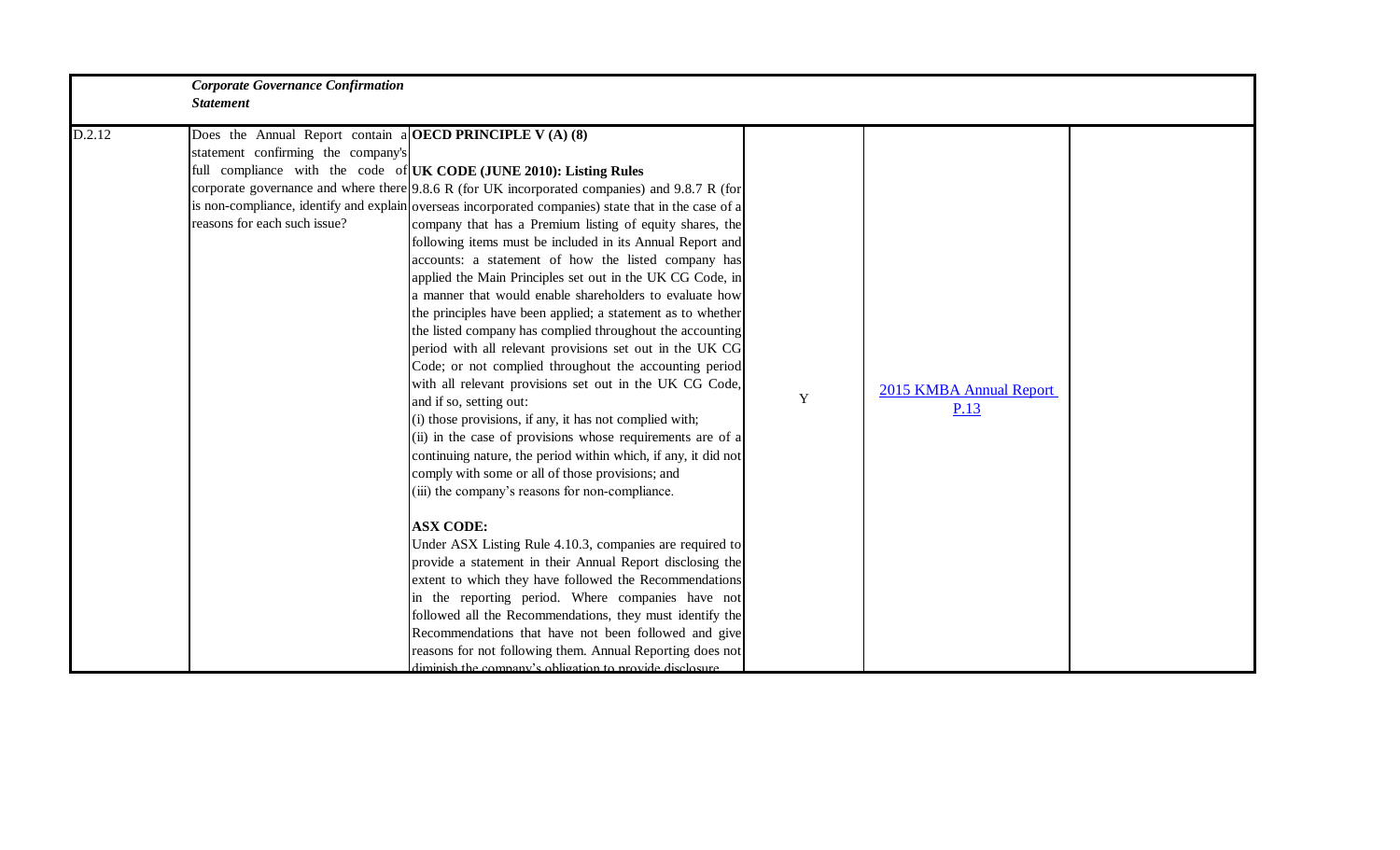| D.3.  | Disclosure of related party                                                                                       |                                                                                                                                                                                                                                                                                                                                                                                                                                                                                                                                              |             |                                                  |                                   |
|-------|-------------------------------------------------------------------------------------------------------------------|----------------------------------------------------------------------------------------------------------------------------------------------------------------------------------------------------------------------------------------------------------------------------------------------------------------------------------------------------------------------------------------------------------------------------------------------------------------------------------------------------------------------------------------------|-------------|--------------------------------------------------|-----------------------------------|
|       | transactions (RPT)                                                                                                |                                                                                                                                                                                                                                                                                                                                                                                                                                                                                                                                              |             |                                                  |                                   |
| D.3.1 | Does the company disclose its policy<br>covering the review and approval of<br>material/significant RPTs?         | <b>OECD Principle V: Disclosure and Transparency</b><br>$(A)$ Disclosure should include, but not limited to, material<br>information on:<br>(5) Related party transactions                                                                                                                                                                                                                                                                                                                                                                   | $\mathbf Y$ | 2015 KMBA Annual Report<br>P.21                  |                                   |
| D.3.2 | Does the company disclose the name<br>of the related party and relationship<br>for each material/significant RPT? | ICGN 2.11.1 Related party transactions<br>The company should disclose details of all material related<br>party transactions in its Annual Report.                                                                                                                                                                                                                                                                                                                                                                                            | $\mathbf Y$ | 2015 KMBA Annual Report<br>P.21                  | <b>Related Party Transactions</b> |
| D.3.3 | Does the company disclose the nature<br>and value for each material/significant<br>RPT?                           |                                                                                                                                                                                                                                                                                                                                                                                                                                                                                                                                              | $\mathbf Y$ | 2015 Audited Financial<br><b>Statement P. 43</b> |                                   |
| D.4   | <b>Directors and commissioners</b>                                                                                |                                                                                                                                                                                                                                                                                                                                                                                                                                                                                                                                              |             |                                                  |                                   |
|       | dealings in shares of the company                                                                                 |                                                                                                                                                                                                                                                                                                                                                                                                                                                                                                                                              |             |                                                  |                                   |
| D.4.1 | Does the company disclose trading in<br>the company's shares by insiders?                                         | <b>OECD Principle V(A):</b><br>$(3)$ Major share ownership and voting rights<br><b>ICGN 3.5 Employee share dealing</b><br>Companies should have clear rules regarding any trading by<br>directors and employees in the company's own securities.<br><b>ICGN 5.5 Share ownership</b><br>Every company should have and disclose a policy<br>concerning ownership of shares of the company by senior<br>managers and executive directors with the objective of<br>aligning the interests of these key executives with those of<br>shareholders. | N/A         |                                                  |                                   |
| D.5   | <b>External auditor and Auditor</b>                                                                               |                                                                                                                                                                                                                                                                                                                                                                                                                                                                                                                                              |             |                                                  |                                   |
|       | <b>Report</b>                                                                                                     |                                                                                                                                                                                                                                                                                                                                                                                                                                                                                                                                              |             |                                                  |                                   |
| D.5.1 | Are audit fees disclosed?                                                                                         | <b>OECD Principle V (C):</b>                                                                                                                                                                                                                                                                                                                                                                                                                                                                                                                 | Y           | 2015 KMBA Annual Report P.17                     |                                   |
|       | Where the same audit firm is<br>engaged for both audit and non-<br><i>audit services</i>                          | An annual audit should be conducted by an independent,<br>competent and qualified, auditor in order to provide an<br>external and objective assurance to the board and<br>shareholders that the financial statements fairly represent                                                                                                                                                                                                                                                                                                        |             |                                                  |                                   |
| D.5.2 | Are the non-audit fees disclosed?                                                                                 | the financial position and performance of the company in all                                                                                                                                                                                                                                                                                                                                                                                                                                                                                 | N/A         |                                                  |                                   |
| D.5.3 | Does the non-audit fee exceed the<br>audit fees?                                                                  | material respects.                                                                                                                                                                                                                                                                                                                                                                                                                                                                                                                           | N/A         |                                                  |                                   |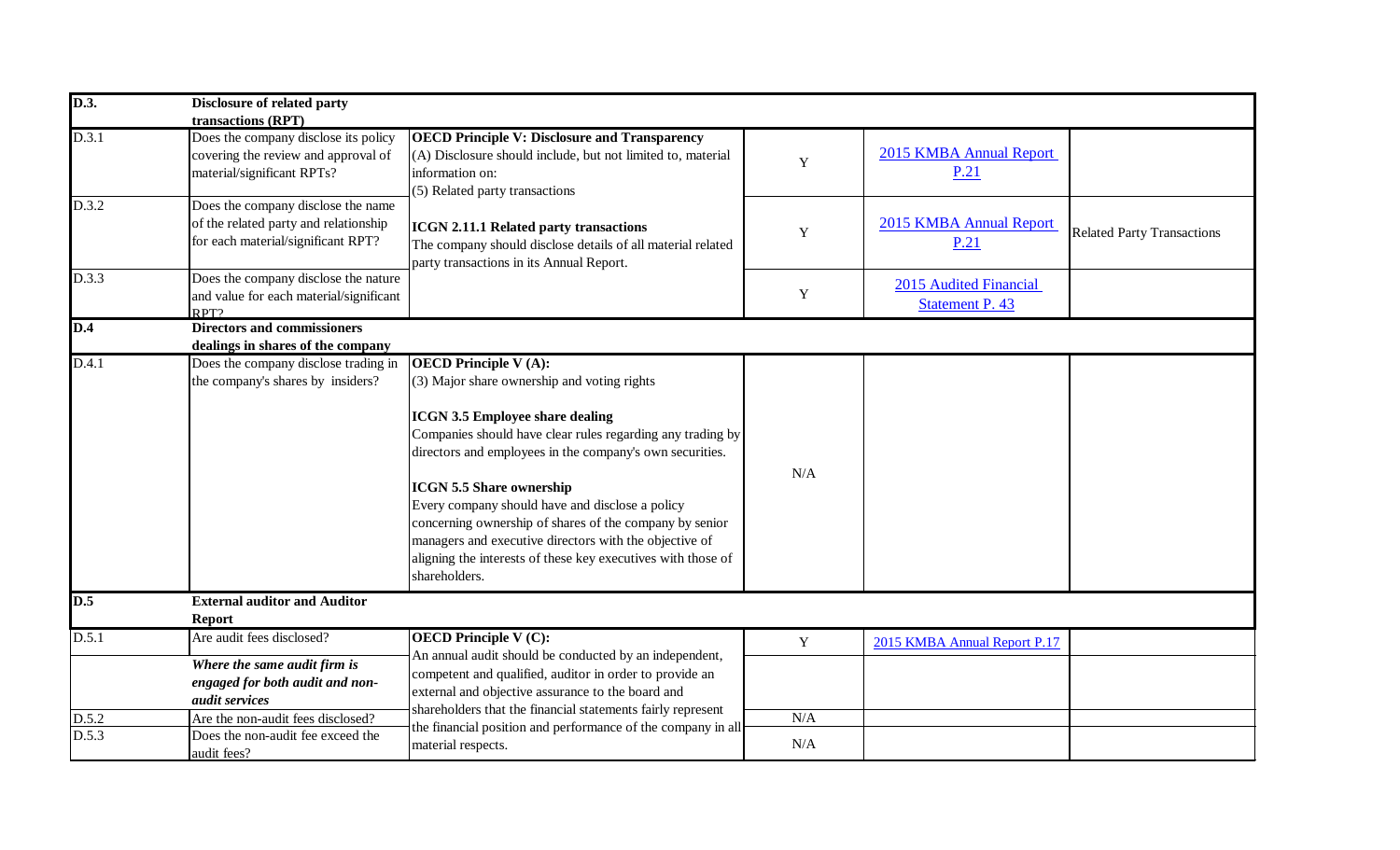| D.6   | <b>Medium of communications</b>                               |                                                                                                                                                                                                                                                                                                                                           |           |                                                 |                                                            |
|-------|---------------------------------------------------------------|-------------------------------------------------------------------------------------------------------------------------------------------------------------------------------------------------------------------------------------------------------------------------------------------------------------------------------------------|-----------|-------------------------------------------------|------------------------------------------------------------|
|       | Does the company use the following<br>modes of communication? |                                                                                                                                                                                                                                                                                                                                           |           |                                                 |                                                            |
| D.6.1 | Quarterly reporting                                           | <b>OECD Principle V(E):</b>                                                                                                                                                                                                                                                                                                               | Y         | <b>KMBA</b> website: Membership                 | <b>Quarterly Reports</b>                                   |
| D.6.2 | Company website                                               | Channels for disseminating information should provide for                                                                                                                                                                                                                                                                                 | Y         | <b>KMBA</b> website                             | kmba.org.ph                                                |
| D.6.3 | Analyst's briefing                                            | equal, timely and cost-efficient access to relevant<br>information by users.                                                                                                                                                                                                                                                              | N/A       |                                                 |                                                            |
| D.6.4 | Media briefings /press conferences                            | <b>ICGN 7.1 Transparent and open communication</b><br>Every company should aspire to transparent and open<br>communication about its aims, its challenges, its<br>achievements and its failures.                                                                                                                                          |           | <b>KASAGANAKA Facebook</b><br>account;          |                                                            |
|       |                                                               | <b>ICGN 7.2 Timely disclosure</b><br>Companies should disclose relevant and material<br>information concerning themselves on a timely basis, in<br>particular meeting market guidelines where they exist, so as<br>to allow investors to make informed decisions about the<br>acquisition, ownership obligations and rights, and sales of | ${\bf N}$ | KASAGANAKA MUTUAL<br><b>BENEFIT ASSOCIATION</b> | KMBA has an official facebook<br>page and twitter account. |

| D.7   | Timely filing/release of<br>annual/financial reports                                                                                                                                                |                                                                                                                                                                                  |   |                                                                                             |  |
|-------|-----------------------------------------------------------------------------------------------------------------------------------------------------------------------------------------------------|----------------------------------------------------------------------------------------------------------------------------------------------------------------------------------|---|---------------------------------------------------------------------------------------------|--|
| D.7.1 | Are the audited annual financial report <b>OECD</b> Principle $V(C)$<br>statement released within 120 days<br>from the financial year end?                                                          | <b>OECD</b> Principle $V(E)$ OECD Principle $V(A)$ .                                                                                                                             | Y | 2015 Audited Financial<br><b>Statement</b>                                                  |  |
| D.7.2 | Is the annual report released within<br>120 days from the financial year end?                                                                                                                       | <b>ICGN 7.2 Timely disclosure</b><br><b>ICGN 7.3 Affirmation of financial statements</b>                                                                                         |   | <b>KMBA</b> website                                                                         |  |
| D.7.3 | Is the true and fairness/fair<br>representation of the annual financial<br>statement/reports affirmed by the<br>board of directors/commissioners<br>and/or the relevant officers of the<br>company? | The board of directors and the corporate officers of the<br>company should affirm at least annually the accuracy of the<br>company's financial statements or financial accounts. |   | 2015 Audited Financial<br><b>Statement-Statement of</b><br><b>Management Responsibility</b> |  |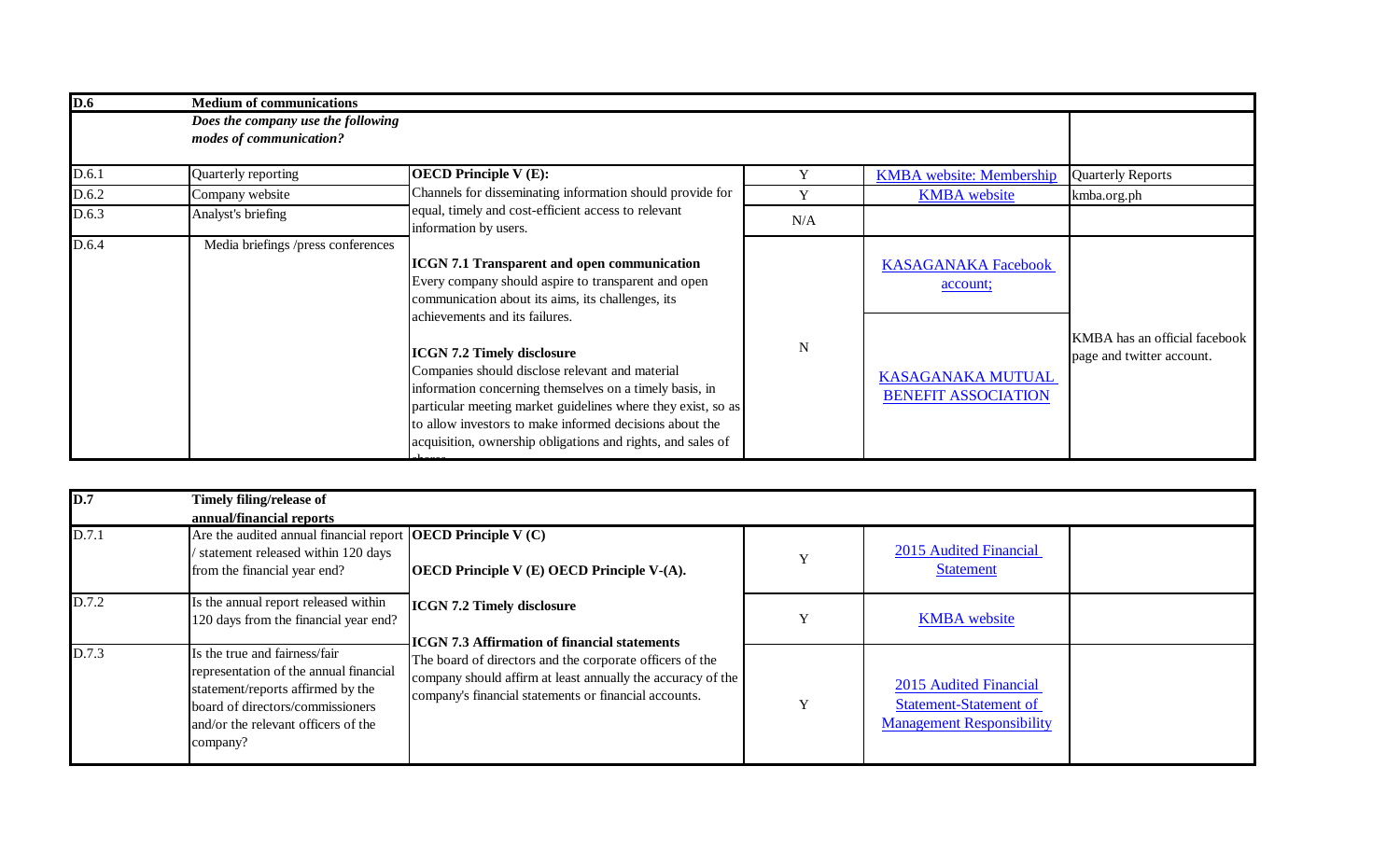| D.8   | <b>Company website</b><br>Does the company have a website<br>disclosing up-to-date information on |                                             |     |                                                                               |  |  |
|-------|---------------------------------------------------------------------------------------------------|---------------------------------------------|-----|-------------------------------------------------------------------------------|--|--|
|       | the following:                                                                                    |                                             |     |                                                                               |  |  |
| D.8.1 | <b>Business operations</b>                                                                        | <b>OECD</b> Principle V(A)                  | Y   | <b>KMBA</b> website: Contact us                                               |  |  |
| D.8.2 | Financial statements/reports (current<br>and prior years)                                         | <b>OECD</b> Principle V(E)                  | Y   | <b>KMBA</b> website: Corporate<br><b>Governance-Audited Financial</b>         |  |  |
|       |                                                                                                   | ICGN 7.1 Transparent and open communication |     | <b>Statements</b>                                                             |  |  |
| D.8.3 | Materials provided in briefings to<br>analysts and media                                          | ICGN 7.2 Timely disclosure                  | N/A |                                                                               |  |  |
| D.8.4 | Shareholding structure                                                                            |                                             | N/A |                                                                               |  |  |
| D.8.5 | Group corporate structure                                                                         |                                             | Y   | <b>KMBA</b> Governance Manual:<br><b>Organizational Structure</b>             |  |  |
| D.8.6 | Downloadable annual report                                                                        |                                             | Y   | <b>KMBA</b> website: Corporate<br><b>Governance-Annual Meetings</b><br>Report |  |  |
| D.8.7 | Notice of AGM and/or EGM                                                                          |                                             | Y   | <b>KMBA Website: Current Events</b>                                           |  |  |
| D.8.8 | Minutes of AGM and/or EGM                                                                         |                                             | Y   | <b>KMBA</b> website: Corporate<br><b>Governance-Annual Meetings</b><br>Report |  |  |
| D.8.9 | Company's constitution (company's by-<br>laws, memorandum and articles of<br>association)         |                                             | Y   | <b>KMBA</b> website: Articles of<br>Incorporation & By-laws                   |  |  |

| D.9   | Investor relations                                                                   |     |  |  |
|-------|--------------------------------------------------------------------------------------|-----|--|--|
| D.9.1 | Does the company disclose the contact $[ICGN 7.1$ Transparent and open communication |     |  |  |
|       | details (e.g. telephone, fax, and email)                                             | N/A |  |  |
|       | of the officer / office responsible for                                              |     |  |  |
|       | linvestor relations?                                                                 |     |  |  |